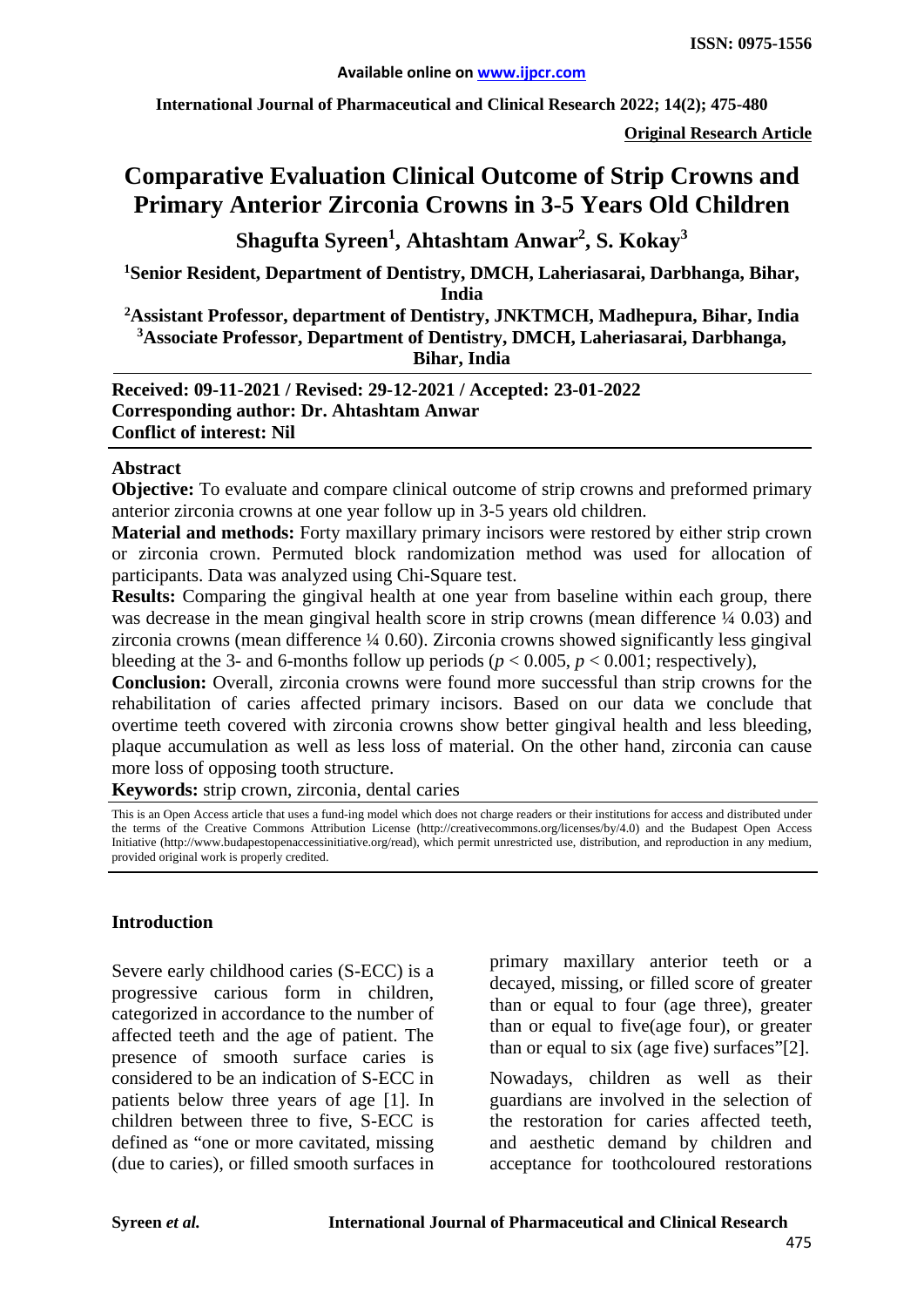by guardians has been increased [3,4].Two most common anterior aesthetic full coronal restorations, the resin composite strip crowns and the preformed primary anterior zirconia crowns, are available [5].

For many years, Strip crowns had been considered as the most aesthetic option for the mutilated primary anterior teeth until the preformed pediatric zirconia crowns were introduced [6]. Strip crowns are highly technique sensitive, which require proper moisture control during bonding and the placement of the crowns [6].

More recently, zirconia aesthetic crowns for pediatric patients appeared in the market. Zirconia is a crystal-like dioxide of zirconium that possess a metal like mechanical properties and a tooth like color, and the ready to use zirconia crowns are available for primary teeth. Although there is high acceptance of zirconia crowns, the literature lacks solid proof for their pediatric clinical performance [7]. There are limited clinical studies that are currently ongoing, however until the outcomes of adequate number of prospective clinical trials with enough long-term follow-up periods is available evidence to ensure clinical success and durability of these crowns are leftover uncertain [8]. So, our study aimed to evaluate and compare the strip crowns and preformed primary anterior zirconia crowns at one year follow up in 3-5 years old children.

## **Material and methods:**

The randomized controlled clinical trial design of this study in Department of Dentistry, Darbhanga Medical College and Hospital, Laheriasarai, Darbhanga, Bihar followed the Consolidated Standards of Reporting Trials (CONSORT) guidelines [16]. The study was approved by the Research Ethics Committee of the College. Every child's parent/guardian explained and signed an informed consent form before the enrolment.

## **Participants:**

The participants included in the study had good general health and with dmft of 3<br>(WHO Index. Federation Dentaire Federation Dentaire International, WHO, 2006) [17], mandibular primary incisors present, carious primary maxillary incisors with involvement of minimum two surfaces, out of which one must be palatal caries and at least 2/3 crown remains after caries removal require full coronal restoration in the primary incisor involving enamel or enamel and dentin only, managed by behavioral management techniques only and with firm tooth with adequate root support.

## **Randomization:**

Randomization was done on children in place of individual tooth. Two individuals block size were included. Each block comprised of children who needed similar number of crowns. Hence, a child who needed crowns was only registered in the study when other child who required a same number of crowns was available.

## **Procedure:**

After the crown size selection, local anesthesia and good isolation with rubber dam were achieved. Caries excavation was done and the cases with very deep lesions, resin modified GIC liner/base (Viterbond, 3M-ESPE Dental products, St.Paul, Minn®) was used for protection of pulp. The tooth preparation was done. Incisal edge was reduced using no. 330 carbide bur by approximately 1.5 mm and the interproximally contact opened. Both labial and palatal surface were prepared by a coarse tapered round diamond bur by 1e1.5 mm, further the preparation was smoothened and 1 mm sub gingival preparation was done a fine tapered roundend diamond bur. In both the groups, principles followed for the tooth preparation were similar.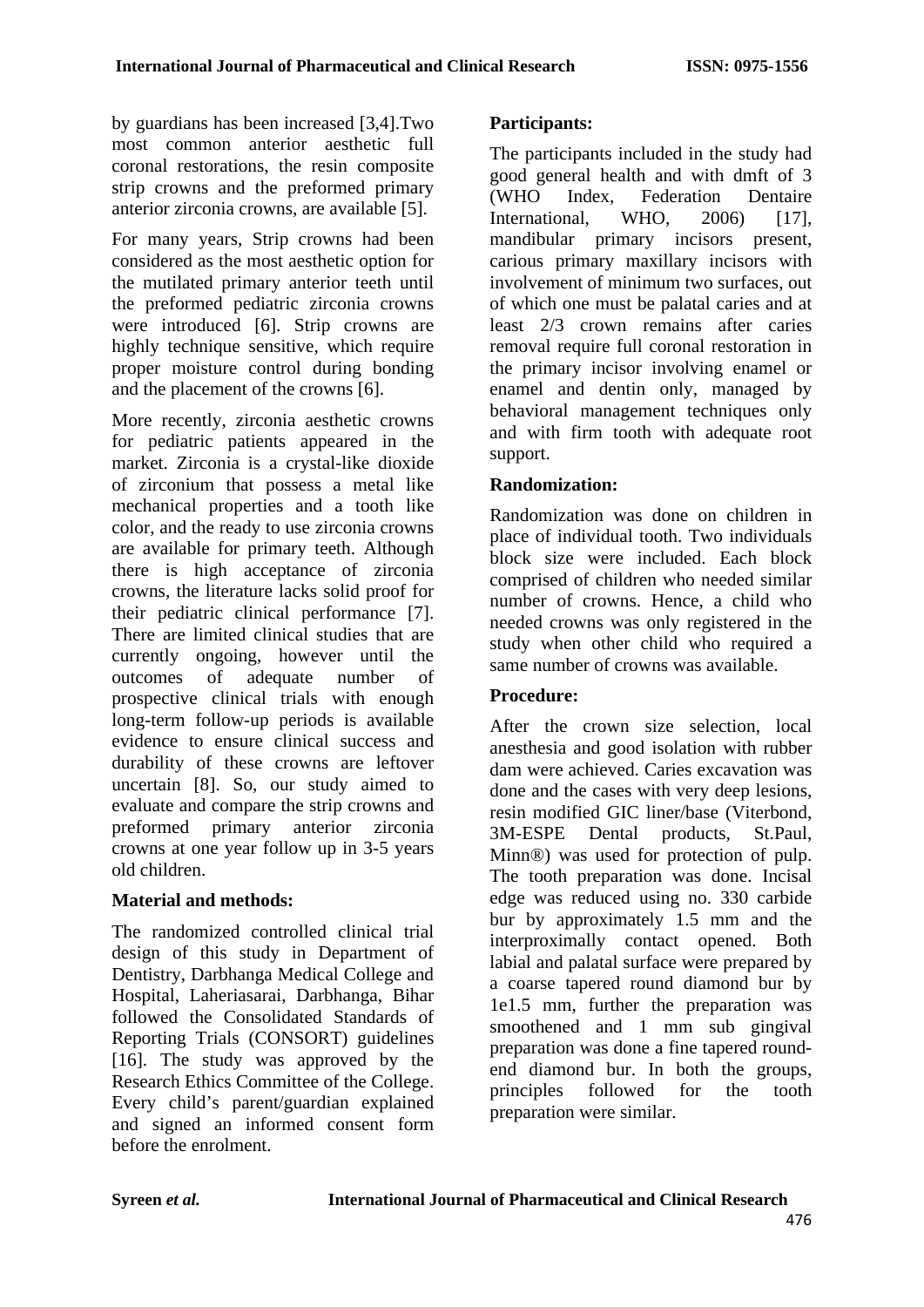**Resin composite strip crown placement procedures:** First the gingival margin of the strip crown was cut to get a good adaptation, then shade selection of the resin composite (3 M, Filtek™ Z250 Universal Restorative®) was done and celluloid crown form was filled. 37% phosphoric acid solution (3 M™ ESPE™ Etching Liquid®) was used for etching the tooth surfaces for 20 s, and then the light cure bonding adhesive (3 M, Scotchbond-UniversalAdhesive-Refill-Vial-41258®) was applied onto the etched surfaces. The strip crown then inserted and extra resin was swiped and polymerized with curing **Results:**

light, followed by celluloid form removal. Occlusal adjustments and finishing were done, if needed, using polishing discs (3 M ESPE, Sof-Lex® Polishing-Strip).

**Pre-fabricated primary zirconia crown placement procedure:** After a trial for the selection of the crown, labial and lingual borders adjustments were done only if needed, using high-speed fine diamond bur under water irrigation because excess heat may lead to micro-fractures in the zirconia. Final passive fit was checked and cemented with type II GIC (ShofuVersion 2 Glass Ionomer Restorative cement).

| of<br>No.<br>teeth<br>restored<br>per child | No. of children in No. of children<br>strip<br>crowns group (Total<br>$\frac{1}{4}$ 12<br>children) | in zirconia<br>crowns<br>group<br>(Total 1/4 12)<br>children) | Total<br>crowns<br>1n<br>strip<br>crowns group $(20)$<br>crowns) | Total crowns<br>in zirconia<br>crowns<br>group(20)<br>crowns) |
|---------------------------------------------|-----------------------------------------------------------------------------------------------------|---------------------------------------------------------------|------------------------------------------------------------------|---------------------------------------------------------------|
|                                             | 9                                                                                                   | 4                                                             | $9(9\times1)$                                                    | 9(9x1)                                                        |
| $\overline{2}$                              |                                                                                                     |                                                               | $10(5\times2)$                                                   | $10(5\times2)$                                                |
| 3                                           |                                                                                                     |                                                               | $3(3\times1)$                                                    | $3(3\times1)$                                                 |
|                                             |                                                                                                     |                                                               | $2(2\times1)$                                                    | $2(2\times1)$                                                 |

| Primary maxillary incisors<br>(Tooth number-FDI system) | Count $(\%)$ |
|---------------------------------------------------------|--------------|
| Right lateral (52)                                      | 6(15)        |
| Right central $(51)$                                    | 11(27.5)     |
| Left central $(61)$                                     | 13(32.5)     |
| Left lateral $(62)$                                     | 8(20)        |
| Right lateral (52)                                      | 2(2.5)       |

## **Table 2: Baseline data of the teeth restored.**

In our study, total 40 full coverage restorations were placed on primary maxillary incisors, out of which 29 were in

central incisors and 11 in lateral incisors in 24 children (12 male, 12 female) (Table 2).

## **Table 3: Mean gingival health score of strip crowns group and zirconia crowns group at baseline & after one year.**

| Gingival<br>health | Strip crowns group |           |            | Zirconia crowns group |      |           |            |              |
|--------------------|--------------------|-----------|------------|-----------------------|------|-----------|------------|--------------|
|                    | Mean               | Standard  | Mean       | Level of              | Mean | Standard  | Mean       | Level of     |
|                    |                    | Deviation | difference | significance          |      | Deviation | difference | significance |
| Baseline           | 76                 | 0.51      | $-0.03$    |                       | 1.32 | 0.52      | $-0.60$    |              |
| vear               | .54                | 0.50      | $-0.03$    | 0.601                 | 1.01 | 0.30      | $-0.60$    | 0.636        |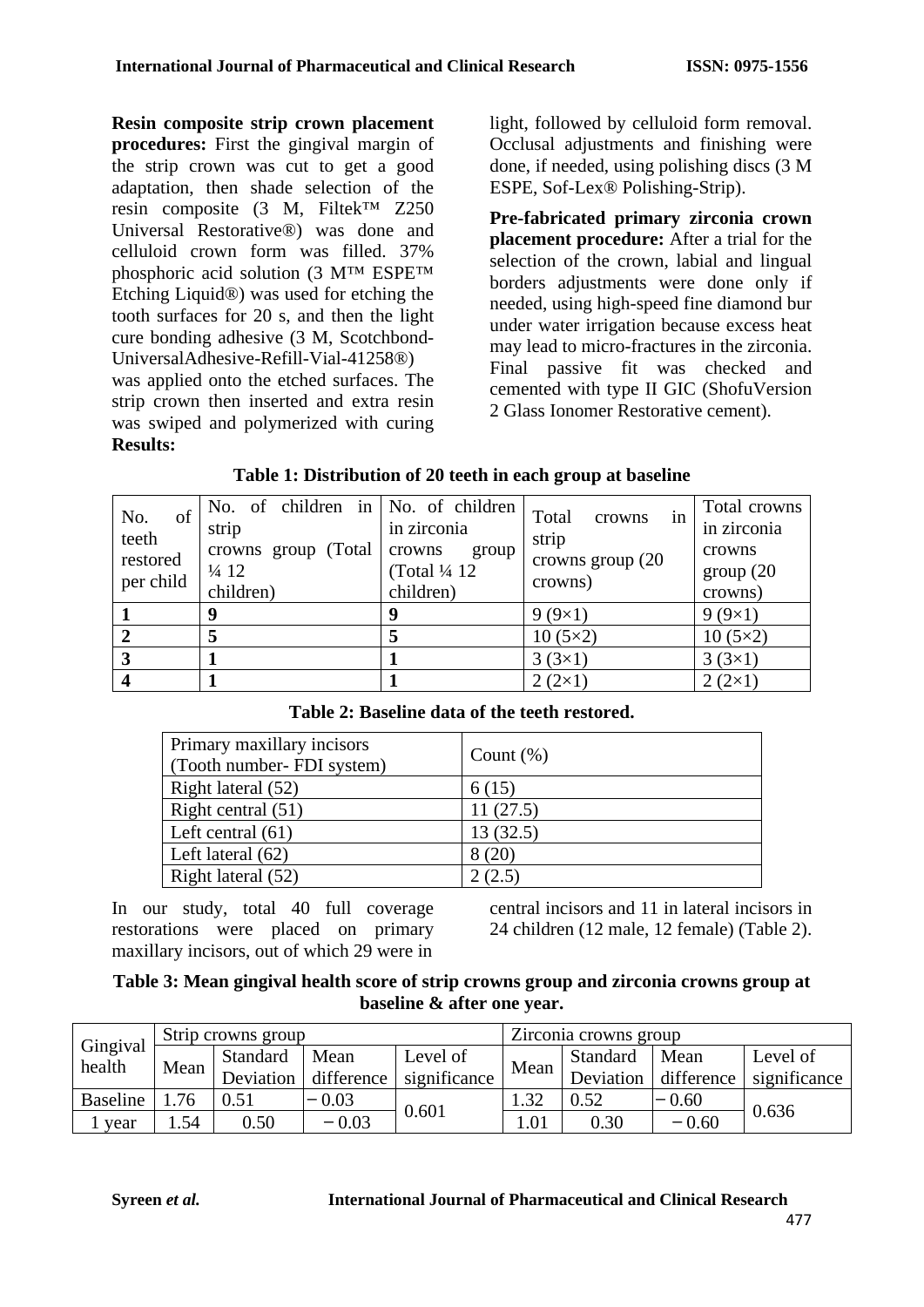Comparing the gingival health at one year from baseline within each group, there was decrease in the mean gingival health score in strip crowns (mean difference  $\frac{1}{4}$  0.03) and zirconia crowns (mean difference ¼ 0.60)

| Chi-square test                       | Zirconia crowns | <b>Strip crowns</b> | p- value |
|---------------------------------------|-----------------|---------------------|----------|
| Gingival Health (assessed as bleeding |                 |                     |          |
| on probing)                           |                 |                     |          |
| At 3 months                           | $17(42.5\%)$    | 31 (77.5%)          | 0.005    |
| At 6 months                           | $0(100.0\%)$    | 13 (32.5%)          | < 0.001  |
| At 12 moths                           | $0(100\%)$      | $0(100\%)$          | N/A      |

**Table 4: Gingival health evaluation**

Gingival health as measured by bleeding with probing is depicted in Table 3. It can be seen that at the 3-months follow-up significantly more teeth in the strip crown group were bleeding compared to the zirconia groups ( $p < 0.005$ ). At the 6months follow-up also more teeth in the strip crown group were bleeding  $(p \lt p)$ 0.001). However, at the last follow-up visit at 12 months both groups showed no bleeding.

**Table 5: Gingival health, Plaque Accumulation, Teeth wear, Color match and Restoration failure results at the one year follow up.**

|                            | Grades                      | Strip crowns group |      | Zirconia crowns group |     |
|----------------------------|-----------------------------|--------------------|------|-----------------------|-----|
| <b>Outcome</b> measures    |                             | n                  | $\%$ | n                     | %   |
|                            | $\mathbf{\Omega}$           | $\overline{2}$     | 10   | 4                     | 20  |
| Gingival health            |                             | 10                 | 50   | 14                    | 70  |
|                            | $\mathcal{D}_{\mathcal{A}}$ | 6                  | 30   | $\mathbf{\Omega}$     | 0   |
|                            | $\mathbf{\Omega}$           |                    | 5    |                       | 5   |
| <b>Plaque Accumulation</b> |                             | 11                 | 55   | 15                    | 75  |
|                            | $\mathcal{D}_{\mathcal{A}}$ | 6                  | 30   | 0                     |     |
|                            | 0                           | 17                 | 85   | 11                    | 55  |
| Teeth wear                 |                             | 3                  | 15   | 3                     | 15  |
|                            | $\mathbf{\Omega}$           | 8                  | 40   | 10                    | 50  |
| Color match                |                             | $\overline{2}$     | 10   | 6                     | 30  |
|                            | $\overline{2}$              |                    | 35   | 20                    | 100 |
|                            | $\mathbf{\Omega}$           | 13                 | 65   | 0                     | 0   |
|                            |                             | $\overline{2}$     | 10   |                       |     |
| <b>Restoration failure</b> | 2                           | 3                  | 15   | $\Omega$              | 0   |
|                            | 3                           | $\overline{2}$     | 10   |                       | 20  |

Comparing the gingival health at one year from baseline within each group, there was decrease in the mean gingival health score in strip crowns (mean difference  $\frac{1}{4}$  0.05) and zirconia crowns (mean difference ¼ 0.61) (Table 4). Thus, the improvement in the gingival health was found to be more in the zirconia crowns group than strip crowns group over a period of one year.

In evaluation of gingival health, this study shows better gingival response in zirconia crowns which can be explained by the fact that zirconia is biocompatible and possesses a polished and smooth surface leading to less plaque accumulation and hence less gingival irritation [9-11]. Another recent retrospective study by Holsinger et al. [12] assessing 57 primary anterior teeth treated with zirconia showed

#### **Discussion:**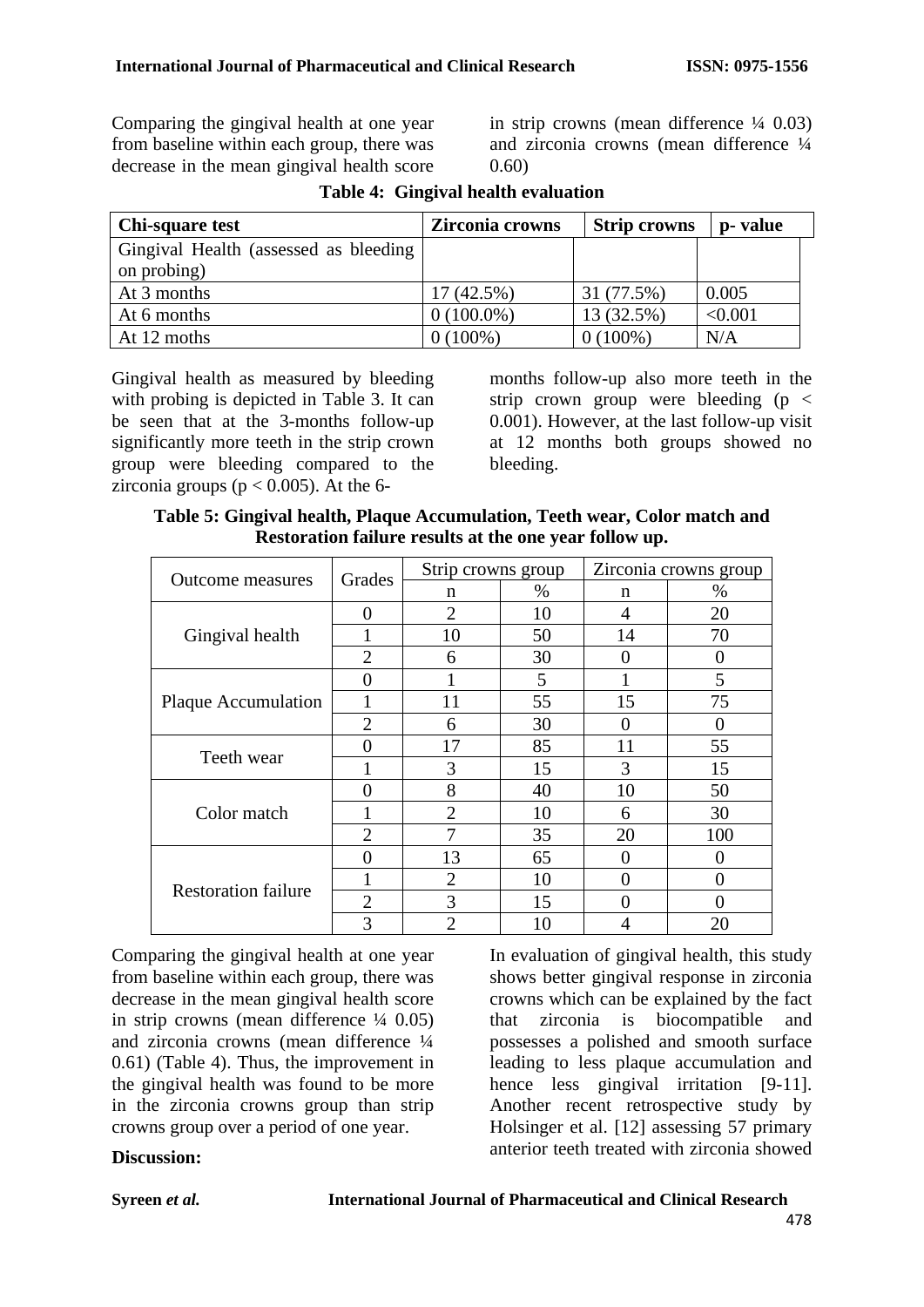significant healthy gingiva in relation to these crowns.

According to Hackmyer and Donly (2010), preparation of the tooth and its finishing are aspects that may influence the gingival health of the crowns [13]. The extent of gingival inflammation is closely related to the position of the crown margin and location of margins coronal to the free margin of gingiva are desirable [14].Related finding from a retrospective analysis of Kupietzky et al. (2003) included 112 resin composite strip crowns showed that 43% of the restored teeth had gingival inflammation all around the crowns [15]. In this study, in zirconia crowns group, also significant decrease in the mean gingival health from baseline was observed. Zirconia is extremely biocompatible when used as a tooth material and has a smooth and polished surface contributing to less plaque formation and therefore less gingival irritation.

Johnsen et al. [18] stated that patients diagnosed with ECC had higher tendency to develop recurrent caries after treatment. Another study done in 2000 by Almeida et al., found that young patients having ECC who were managed under general anesthesia to receive resin composite strip crown restorations exhibited significantly higher caries rates versus the control group who were caries free originally.

The greater restoration failure of the composite strip crowns in this study may be explained by the fact that treatment was done under nitrous oxide sedation and physical restrains to manage the children behavior. Eidelman et al. [19] reported that improved results for strip crowns were found in cases done under general anesthesia than those done under sedation.

A retrospective study done in 2003 by Kupietzky et al. [9] included 112 composite resin strip crowns found that 43% of the restored teeth showed gingival irritations around the crowns. These findings could be explained as the gingival health of teeth restored with composite strip crowns can be affected by tooth preparation and finishing [13, 20].<br>Unfortunately, upon reviewing the Unfortunately, upon reviewing the literature there were no sufficient data with regards to gingival response related to primary teeth restored by composite resin strip crowns. Padbury in 2003 [21], suggested placement of the strip crown margin supra gingivally to reduce gingival inflammation. Despite this recommendation being clinically logical, it is considered not applicable in most cases as it will result in poor aesthetics and appearance.[22]

# **Conclusion:**

Based on our data we can conclude that overtime teeth covered with zirconia crowns show better gingival health and less bleeding, plaque accumulation as well as less loss of material. On the other hand, zirconia can cause more loss of opposing tooth structure.

## **References:**

- 1. American Academy of Pediatric Dentistry. Policy on Early Childhood Caries (ECC): Classifications, Consequences, and Preventive Strategies 2011. https://www.aapd.org/medi a/Policies\_Guidelines/P\_ECCCl assifications.pdf.
- 2. American Academy of Pediatric Dentistry. Pediatric Restorative Dentistry. 2016 https ://www.aapd.org/media /Polic ies\_Guide lines /BP\_Resto rativ eDent.pdf.
- 3. Salami A, Walia T, Bashiri R. Comparison of parental satisfaction with three tooth-colored full-coronal restorations in primary maxillary incisors. J Clin Pediatr Dent 2015;39(5):423e8.
- 4. Al-Batayneh OB, Al-Khateeb HO, Ibrahim WM, Khader YS. Parental